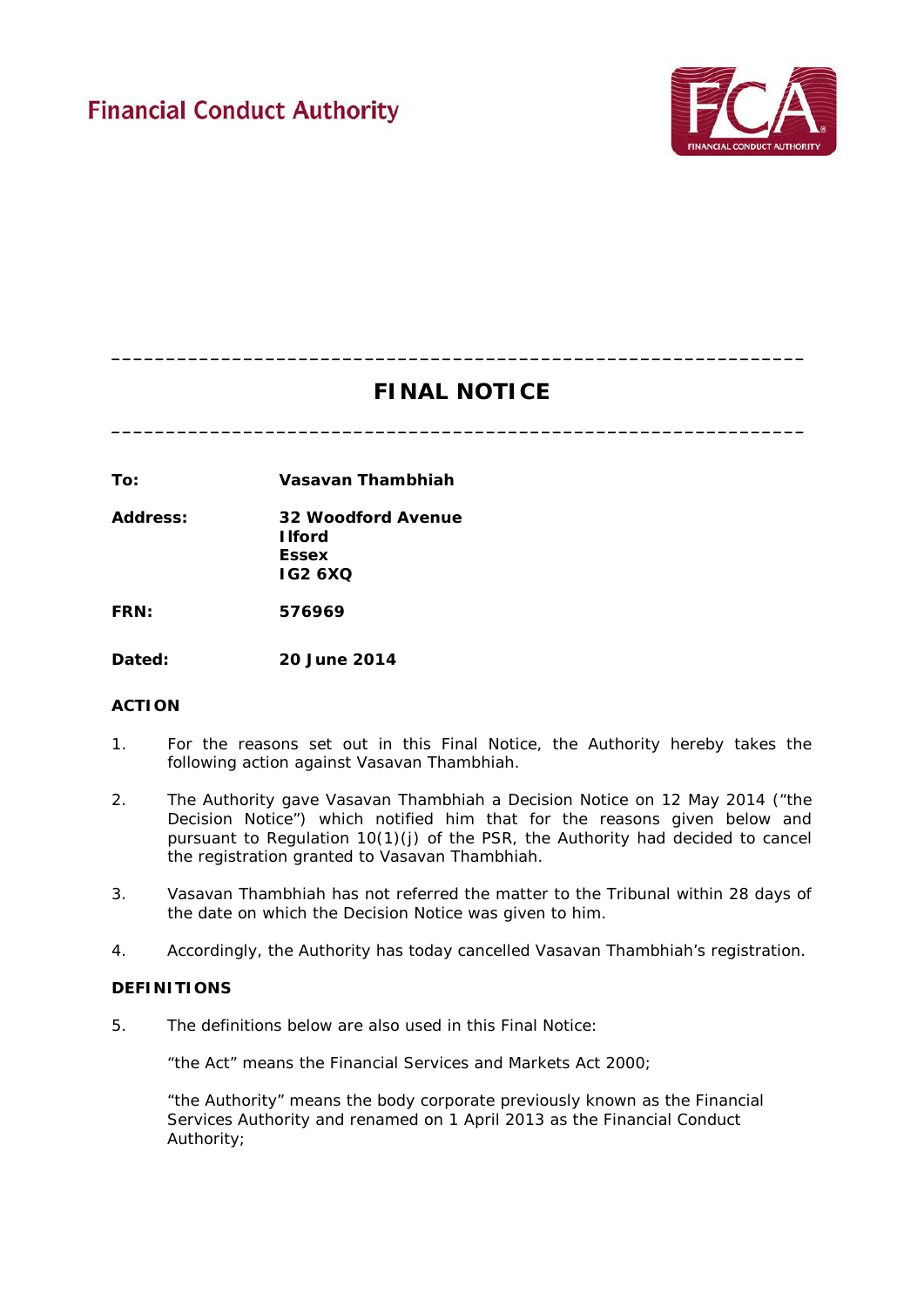"the Information" means the information specified in paragraphs 1, 7, 8 and 9 of Schedule 2 of the PSR, and which was required to be provided by Vasavan Thambhiah to the Authority under Regulation 125A(2) of the PSR;

"the PSR" means the Payment Services Regulations 2009;

"SPI" means Small Payment Institution;

"the Tribunal" means the Upper Tribunal (Tax and Chancery Chamber); and

"Vasavan Thambhiah's registration" means the registration granted by the Authority to Vasavan Thambhiah as a SPI under the PSR.

## **REASONS FOR THE ACTION**

- 6. On the basis of the facts and matters and conclusions described in the Warning Notice issued to Vasavan Thambhiah dated 2 April 2014, and in the Decision Notice, the Authority has concluded that Vasavan Thambhiah, a SPI registered by the Authority to conduct payment services business under the PSR, has failed to submit material information to the Authority, despite repeated requests by the Authority that he does so. The Information which has not been submitted is material because it is specifically required to be provided by Vasavan Thambhiah under Regulation 125A(2) of the PSR to enable the Authority to assess whether Vasavan Thambhiah meets the 'fit and proper' requirements applicable to him (following amendments to the PSR on 1 October 2012).
- 7. As Vasavan Thambhiah has failed to comply with Regulation 125A(2), the Authority has cancelled his registration as a SPI, in accordance with Regulation 10(1)(j) of the PSR (as applied by Regulation 14).

#### **DECISION MAKER**

8. The decision which gave rise to the obligation to give this Final Notice was made by a Deputy Chairman of the Regulatory Decisions Committee.

#### **IMPORTANT**

9. This Final Notice is given to Vasavan Thambhiah in accordance with section 390(1) of the Act (as applied by paragraph 7(b) of Part 1 of Schedule 5 to the PSR).

### **Publicity**

- 10. Section 391(4), 391(6) and 391(7) of the Act (as applied by paragraph 7(c) of Part 1 of Schedule 5 of the PSR) apply to the publication of information about the matter to which this Final Notice relates. Under those provisions, the Authority must publish such information about the matter to which this Final Notice relates as the Authority considers appropriate. The information may be published in such manner as the Authority considers appropriate. However, the Authority may not publish information if such publication would, in the opinion of the Authority, be unfair to Vasavan Thambhiah or prejudicial to the interest of consumers.
- 11. The Authority intends to publish such information about the matter to which this Final Notice relates as it considers appropriate.